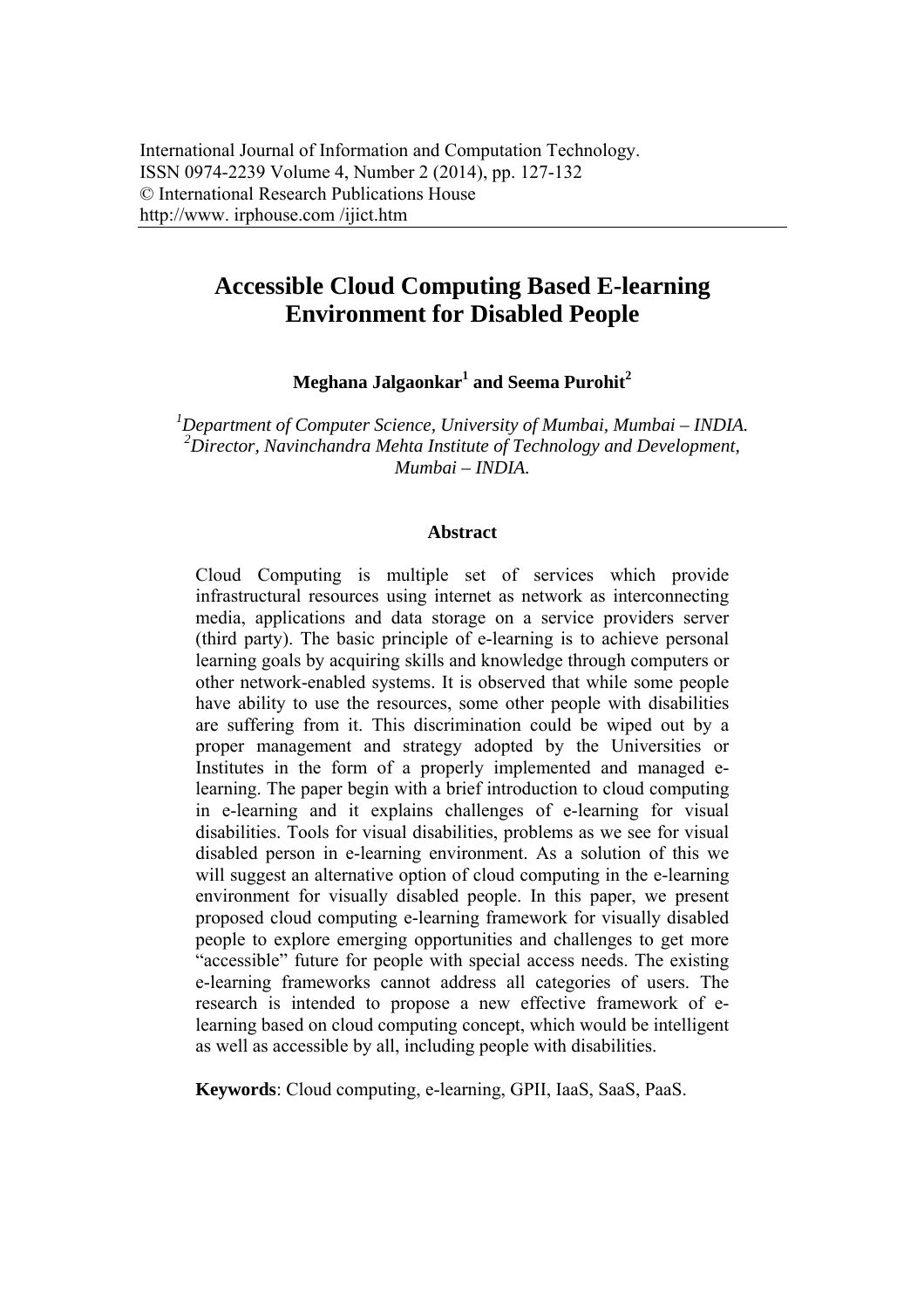# **1. Introduction**

The advent of the Internet has heralded a new age not only of information sharing in general, but of the proliferation of web-based services that serve disabled and nondisabled communities alike.

In addition, the move to cloud computing and the benefits gained from its processing capability for performing complex operations will likely result in substantial improvements in the quality and availability of e-learning environment for visually disabled people. However, it should be noted that access to the cloud via the Internet is a prerequisite for these technologies to become available and mainstream. For persons with disabilities, multi-functional online environments help streamline services and move the status quo away from dependence on single-function, costprohibitive and often non-accessible devices. In fact, websites and web applications have a greater impact in improving persons with disabilities' access to socio-cultural, educational and economic activities than any other ICT with the exception of mobile phones' impact on independent living.

This paper explains challenges of e-learning for visual disabilities. Tools for visual disabilities and the problems as we seen in the present e-learning environment while assisting the technology by visual disabled people. It also presents cloud computing options, including its delivery models and deployment methods. Proposed Cloud Architecture for visual disabilities explains the new effective framework for visually disabled people to use e-learning web services on the cloud. Finally, presents conclusions and suggestions for future research.

# **2. Need of Cloud Based Global Public Inclusive Infrastructure (GPII) for Disabled People**

It help users to identify which technologies and features could be of most benefit to them. This will be especially beneficial because it will give students with visual disabilities a chance to experiment—often for the first time—with accessible formats and to learn what works.

| <b>Challenges of e-learning</b><br>for<br><b>Visual disabilities</b>                                                                                                                           | <b>Problems for visual</b><br>disabled in                                                                                                                                                                                      | Need of cloud in e-<br>learning environment for<br>disabled people                                                                                                                                                                                   |
|------------------------------------------------------------------------------------------------------------------------------------------------------------------------------------------------|--------------------------------------------------------------------------------------------------------------------------------------------------------------------------------------------------------------------------------|------------------------------------------------------------------------------------------------------------------------------------------------------------------------------------------------------------------------------------------------------|
| • Reading Tools<br>• Speech synthesizers,<br><b>Screen Readers</b><br>• Word prediction tools<br>$\bullet$ Proof<br>Reading<br>programs<br>• Abbreviation expansion<br>• Symbol Learning Tools | e-learning environment<br>• Too many tools<br>$\bullet$ Too many<br>concepts to learn<br>$\bullet$ Difficult<br>keep<br>to<br>adjusting<br>to<br>environments<br>• Setting up customization<br>• Needs change over a<br>period | $\bullet$ One login<br>different $\bullet$ Multiple tools in one<br>• Customization<br>settings<br>stored in the cloud<br>different $\bullet$ Can be extended as per<br>the users requirement<br>• Can be extended beyond<br>the browsing experience |

**Table 2.1**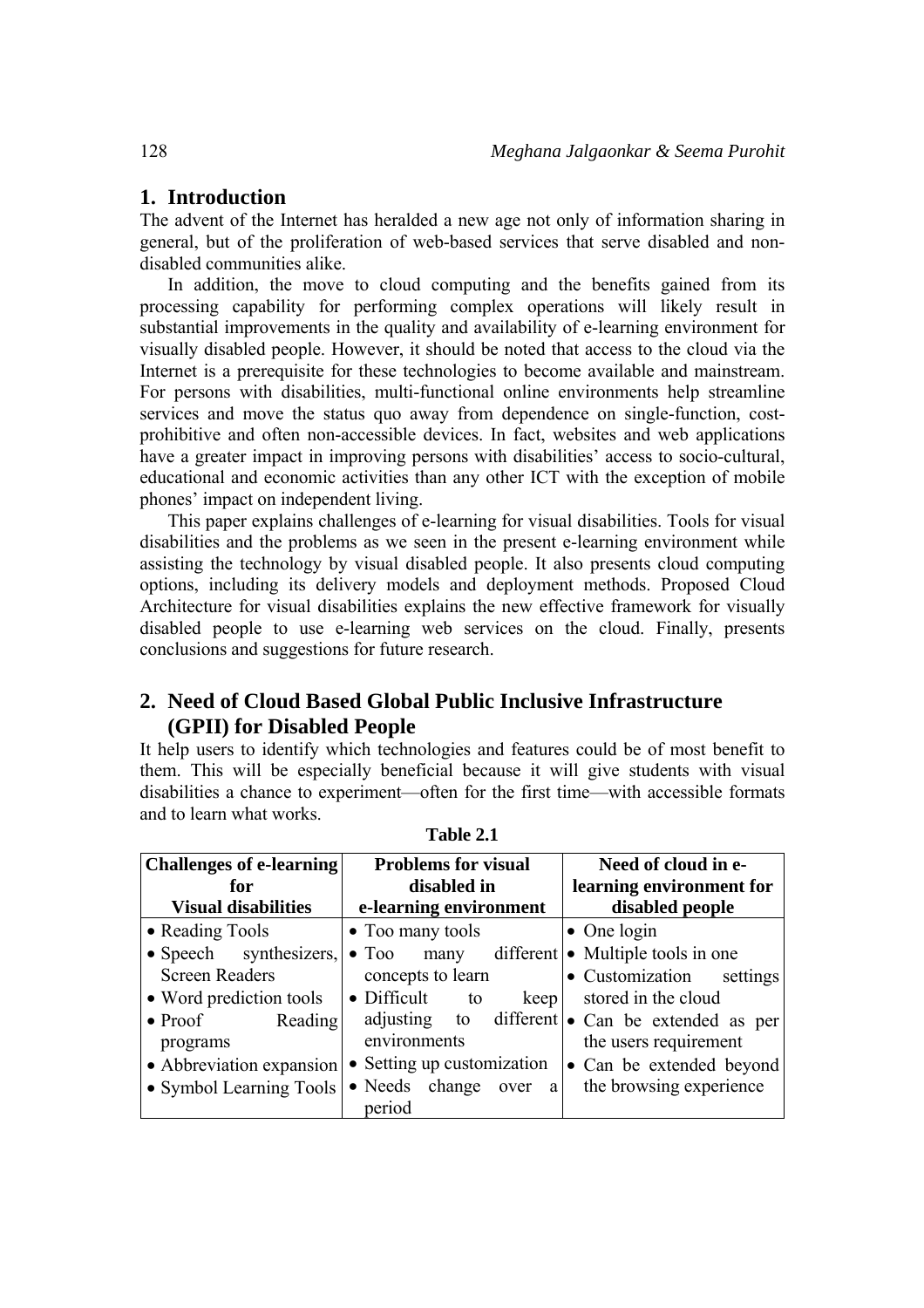Secondly it allows users to store their preferences, permissions and settings. Some sort of identifier—be it biometric, a USB stick, an NFC tag, or some other technology—will prompt a broadband-connected device to retrieve a user's settings and apply them. Equally important for public devices, the GPII cloud will automatically reconFig. the device for the next user.

#### **3. Proposed Cloud Architecture for Visual Disabilities in E-learning**

In this cloud architecture we consider users with Visual disabilities i.e. blindness, low vision and high contrast or color blindness. A blind person is one who cannot use a visual at all. These are users who read Braille displays or listen to speech output (from a screen reader) to get information from their systems. Users with low vision have a wide variety of visual capabilities. Estimates suggest that there are approximately 9-10 million people with low vision [2]. A person with low vision can be considered to be someone who can only read print that is very large, magnified, or held very close. without such descriptive information, blind or low vision users may find it difficult or impossible to interpret unlabeled, graphically labeled, or custom interface objects. Providing descriptive information may provide the only means for access in these cases. As an added selling point to developers, meaningful widget names make for code that is easier to document and debug [9].



**Fig. 1**: Cloud Architecture for Visual Disabilities.

Providing a text equivalent for every non-text element and embedded objects (e.g., via "alt", "longdesc", or in element content). This includes: images, graphical representations of text (including symbols), image map regions, animations (e.g., Animated GIFs), applets and programmatic objects, ASCII art, frames, scripts, images used as list bullets, spacers, graphical buttons, sounds (played with or without user interaction), stand-alone audio files, audio tracks of video, and video.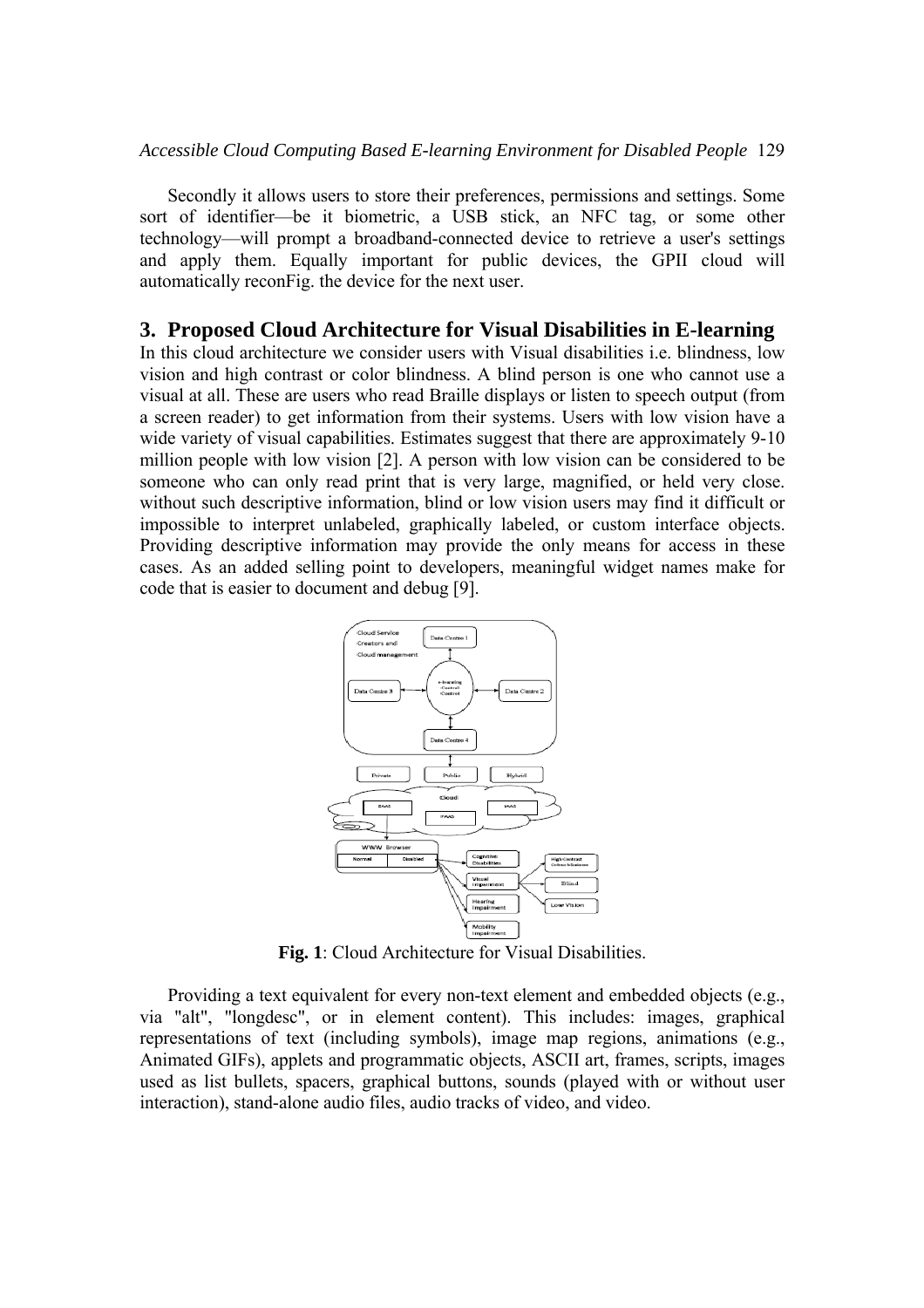# **4.1 Blind Users**

Designing an e-learning web site that should be relative to blind users is:

### **4.2 Low Vision & Color Blindness**

Our goals of accessible web design relative to low vision users are:

#### 1. Larger font size

The common theme for low vision users is that it is challenging to read what is on the screen. Those who have low vision need the assistance of a hardware or software magnifier to enlarge the text beyond simple font enlargement. In e-education web site use of these screen magnification hardware & software to enlarge their view, performance and image quality are improved if larger font sizes are available prior to magnify. Using the largest font size supported by the browser (the largest is only available when High Contrast mode is turned on).

### 2. Configurable font size

All fonts, including those in text panes, menus, labels, and information messages, can be easily configurable by users. There is no way to anticipate how large is large enough. The larger fonts can be scaled, the more likely it is that users with low vision will be able to use the software without additional magnification software or hardware.

#### 3. Option of audio

A related problem for users with low vision is their limited field of view. Because of large fonts or magnify the screen through hardware or software, a smaller amount of information is visible at one time. A limited field of view means that these users easily lose context. Events in an interface outside of their field of view may go unnoticed. For these types of users we can use audio cues to corresponding texts and images on eeducation websites. In addition, providing redundant audio cues (or the option of audio) can notify users about new information or state changes.

#### 4. Minimize the users' memory load

For persons using screen magnification in software services, the effective size of the computer screen can be very small. Therefore, low vision users must rely on their own memory to integrate portions of a document.

5. Use the High Contrast option in the Accessibility Options section of the Control Panel, restart the browser, and make sure the page is still readable.

6. Minimize Visual Strain, if the websites are more complex in visualizing than the low vision people can not get the correct information as they needed. So we can Use simple visual designs in e-governance web sites and Avoid patterned or complex backgrounds. So that all disabled people can get the information what they needed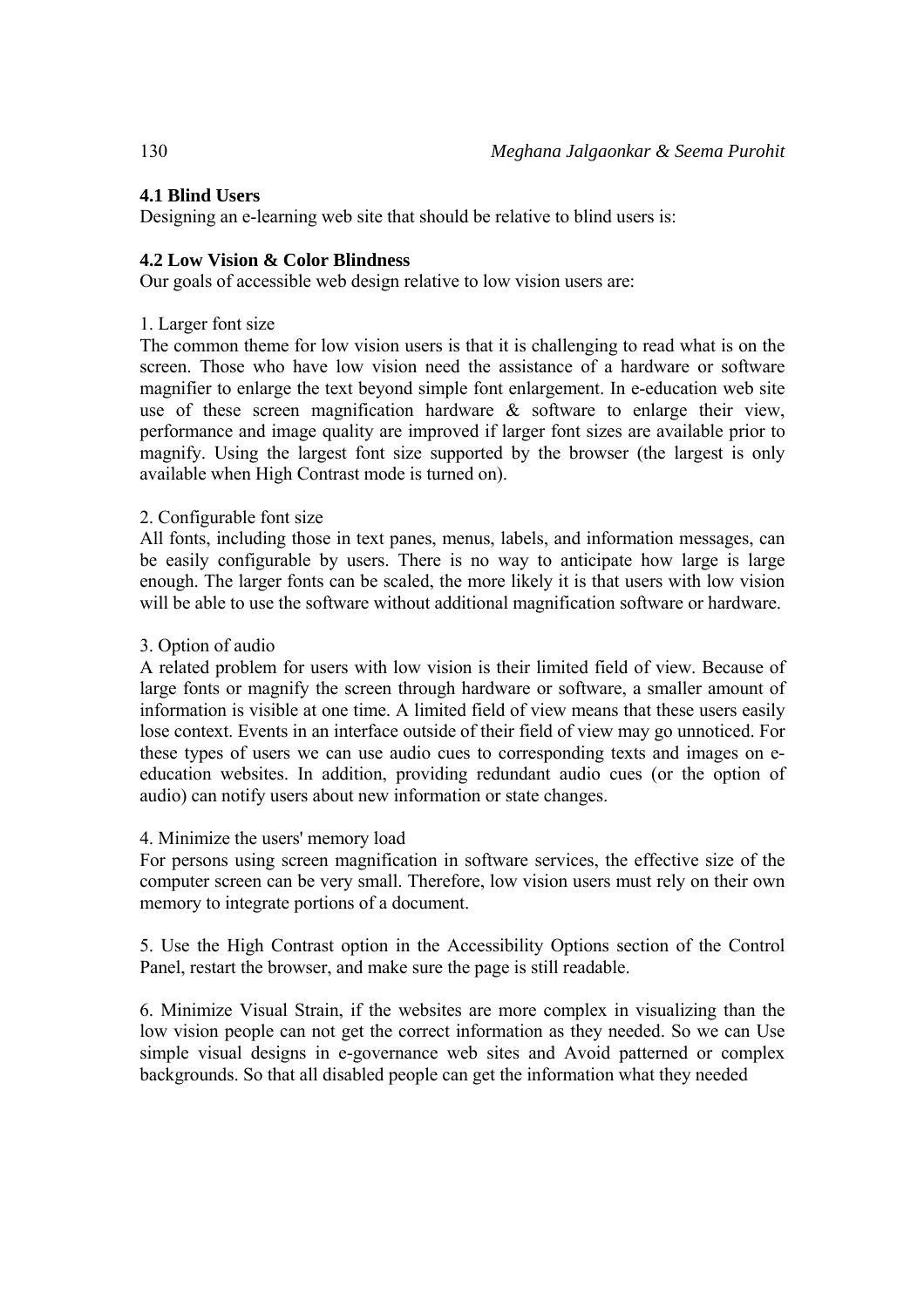7. Resize the browser window larger and smaller to see whether there is any problem with the layout of the page because low vision users using magnification software may have a smaller effective size of the browser window.

# **4. Conclusion**

In this paper we discussed how Cloud Computing can improve the accessibility of elearning web services based on cloud SaaS service model. The SaaS model of service provision has the potential to become an important sourcing strategy for educational institutes. SaaS is a type of service model to deliver software as a service instead of owning and maintaining software locally. Disabled people may have stronger needs for or benefits from the e-learning services than the general population, but they have a lower usage rate. The main gate to access the e-learning web sites (SaaS) is browsing. As browsing the existing website is designed to cater to only normal people with no disabled people. But here, neither we have proposed cloud architecture for accessing the e-learning web services to visual  $\&$  cognitive disabilities only nor other disabilities like mobility impaired and hearing impaired. We intend to do so in our forthcoming endeavors.

In conclusion, further research in this direction is needed.

Future studies would investigate several topics: the accessibility, usability and adaptability of e-learning systems on cloud computing,, the customization of user interfaces to personalize the learning experience, the delivery of educational units with different sensorial channels, and the design and creation of new collaborative learning objects and applications.

# **References**

- [1] Cloud Computing. Wikipedia, Available at http://en.wikipedia.org/wiki /Cloud\_computing.
- [2] Daniel Oliveira and Eduardo Ogasawara. Article: Is Cloud Computing the Solution for Brazilian Researchers?, International Journal of Computer Applications 6 (8): 19–23, September 2010.
- [3] Merrill, M. D., (1991). Constructivism and Instructional Design. Educational Technology, Vol. 31, No. 5, May 1991, pp. 45-53, ISSN-0013-1962
- [4] Mori, G., Buzzi, M. C., Buzzi, M., Leporini, B., & Penichet, V. M. R. (2011). Making "Google Docs" User Interface More Accessible for Blind People, proceeding of ADNTIIC 2010,International Conference on Advances in New Technologies, Interactive Interfaces, and Communicability, pp. 14-17, ISBN: 978-3-642-20809-6, Huerta Grande, Cordoba, Argentina, October 20 – 22, 2010
- [5] D. Oliveira, F. Baiao, and M. Mattoso, 2010, "Towards Taxonomy for Cloud Computing from an e-Science Perspective", Cloud Computing: Principles, Systems and Applications (to be published), Heidelberg: Springer-Verlag.